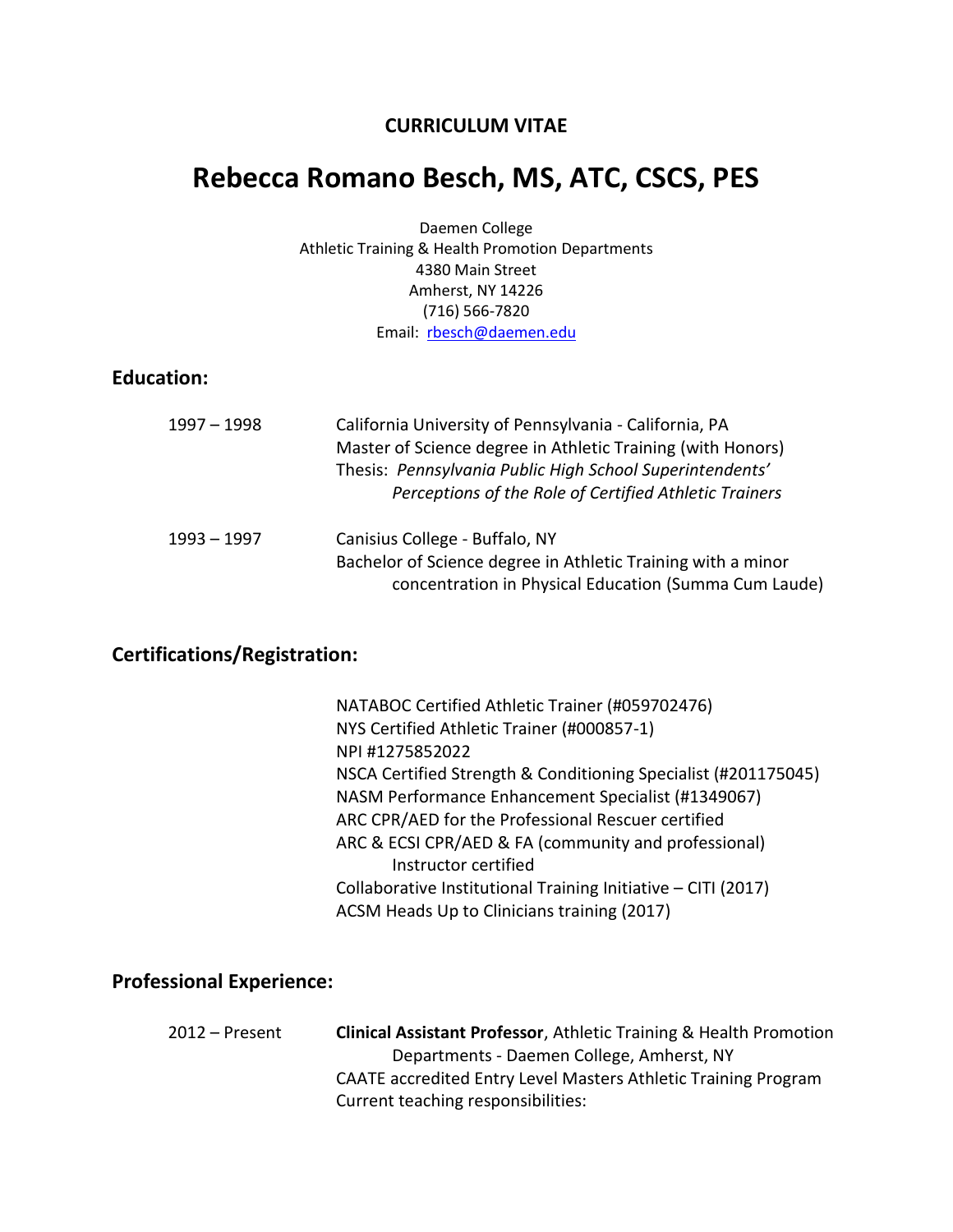|               | HCS 200 - CPR & Emergency Health Care<br>HCS 317 & Lab - Principles of Human Motion<br>HCS 332 & Lab - Strength & Conditioning<br>HCS 340 & Lab - Musculoskeletal Fitness Assessment<br>ATH 511 & Lab - Pathology and Clinical Exam II<br>ATH 522 - General Medical Conditions<br>ATH 524 - Sports Nutrition                          |
|---------------|---------------------------------------------------------------------------------------------------------------------------------------------------------------------------------------------------------------------------------------------------------------------------------------------------------------------------------------|
|               | Student academic advisement<br>Athletic Training Alumni Coordinator<br>Athletic Training Newsletter editor<br>Coordinator of two service projects for the Athletic Training<br>department yearly<br>2013 - 2014 also taught HCS 105 - Introduction to Weight<br><b>Training</b>                                                       |
| 2006 - 2012   | Adjunct Faculty, Health Care Studies Department -<br>Daemen College, Amherst, NY<br>Courses taught:<br>HCS 303 - Biomechanics<br>HCS 317 & Lab – Principles of Human Motion<br>HCS 332 & Lab - Strength & Conditioning<br>HCS 340 & Lab - Musculoskeletal Fitness Assessment<br>Athletic Training Education Program consultant (2011) |
| $2003 - 2015$ | Per Diem Athletic Trainer, Kenmore Mercy Hospital Athleticare -<br>Kenmore, NY<br>High school and college event Athletic Training coverage<br>CPR/AED & FA instructor to coaches and physical therapists                                                                                                                              |
| $2000 - 2003$ | Head Athletic Trainer, Orchard Lake St. Mary's Preparatory -<br>Orchard Lake, MI<br>Responsible for the overall operation of athletic training activities<br>including event coverage, documentation, and<br>purchasing                                                                                                               |
| $2000 - 2002$ | Part-time Athletic Trainer, St. Mary's College -<br>Orchard Lake, MI<br>Host AT for 2002 USCAA Division I Men's Basketball National                                                                                                                                                                                                   |
| 1998 - 1999   | Tournament<br>Athletic Trainer, Physical Therapy of Birmingham -<br>Birmingham, MI<br>Involved in the rehabilitation of injuries to physically active people                                                                                                                                                                          |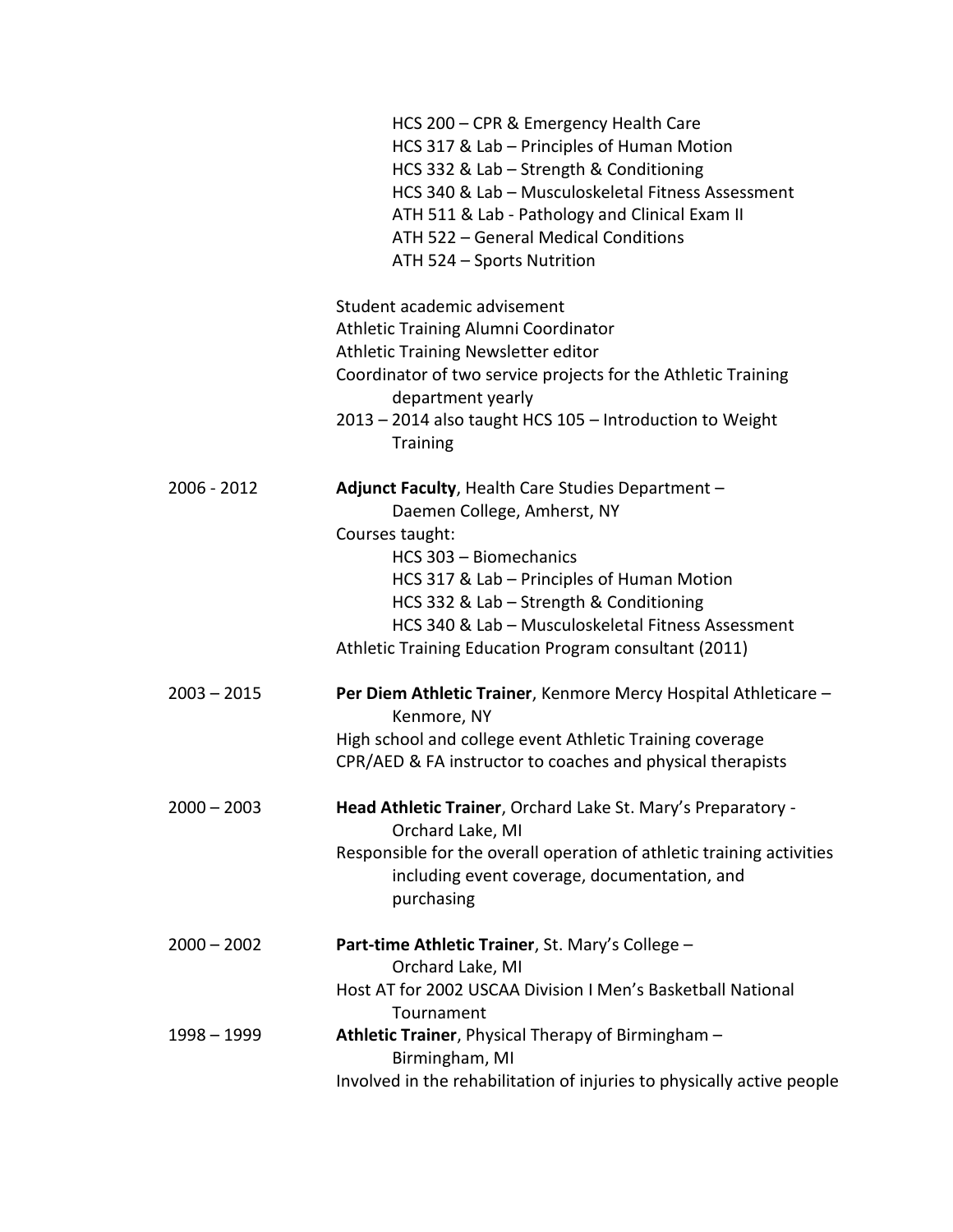1997 – 1998 **Graduate Assistant Athletic Trainer**, California University of PA – California, PA Athletic Trainer responsible for six intercollegiate sports Supervision & instruction of undergraduate athletic training students

#### **Professional Memberships:**

National Athletic Trainers' Association (#952567) Eastern Athletic Trainers' Association New York State Athletic Trainers' Association National Strength & Conditioning Association (#11-06-10-031)

#### **Service to Daemen College:**

| $2014 - 2017$    | Faculty advisor for student research poster presentations at<br><b>Academic Festival</b> |
|------------------|------------------------------------------------------------------------------------------|
| $2012$ – Present | Promotion of AT and HCS departments at various enrollment                                |
|                  | events such as AT information night, Open House, Major's                                 |
|                  | Fair, and Summer Orientation                                                             |
| $2012$ – Present | Academic Advisor in the Departments of HPR and AT                                        |
| $2012$ – Present | Member of BS/MS and DE Interview Committee                                               |
| 2012 - Present   | Developed and maintained CSCS review blackboard site                                     |
| 2017- Present    | Member of Student Life Committee                                                         |
| 2017             | Member of AT Clinical Education Coordinator Search Committee                             |
| $2013 -$ Present | AT Alumni Coordinator                                                                    |
| $2013$ – Present | Member of Wellness Committee (each year volunteer at the                                 |
|                  | Employee Wellness table during the Wellness Fair)                                        |
| $2013$ – Present | Member of AED Response Team                                                              |
| $2015 - 2016$    | Member of Tobacco Free Task Force                                                        |
| $2013 - 2015$    | Interviewer for Scholar's Day                                                            |
| 2015             | Member of HCS Faculty Search Committee                                                   |
| 2014             | Coordinated the HCS Health & Fitness Training Professionals Panel                        |
| 2014             | Volunteer for front lawn labyrinth construction                                          |
| 2012, 2013, 2016 | Mock interviewer for Athletic Training students as part of ATH 525                       |
| 2013 - present   | Created and maintained bulletin boards for Athletic Training (&                          |
|                  | formerly Health Care Studies) Departments                                                |
| 2013, 2015, 2016 | Taught CPR/AED to prospective students as part of AT Camp                                |
| 2013             | Represented AT & HCS at WNY Health Expo                                                  |
| 2012             | Served on the HCS Health & Fitness Training Professionals Panel                          |
| 2011             | Approved Clinical Instructor, Daemen College                                             |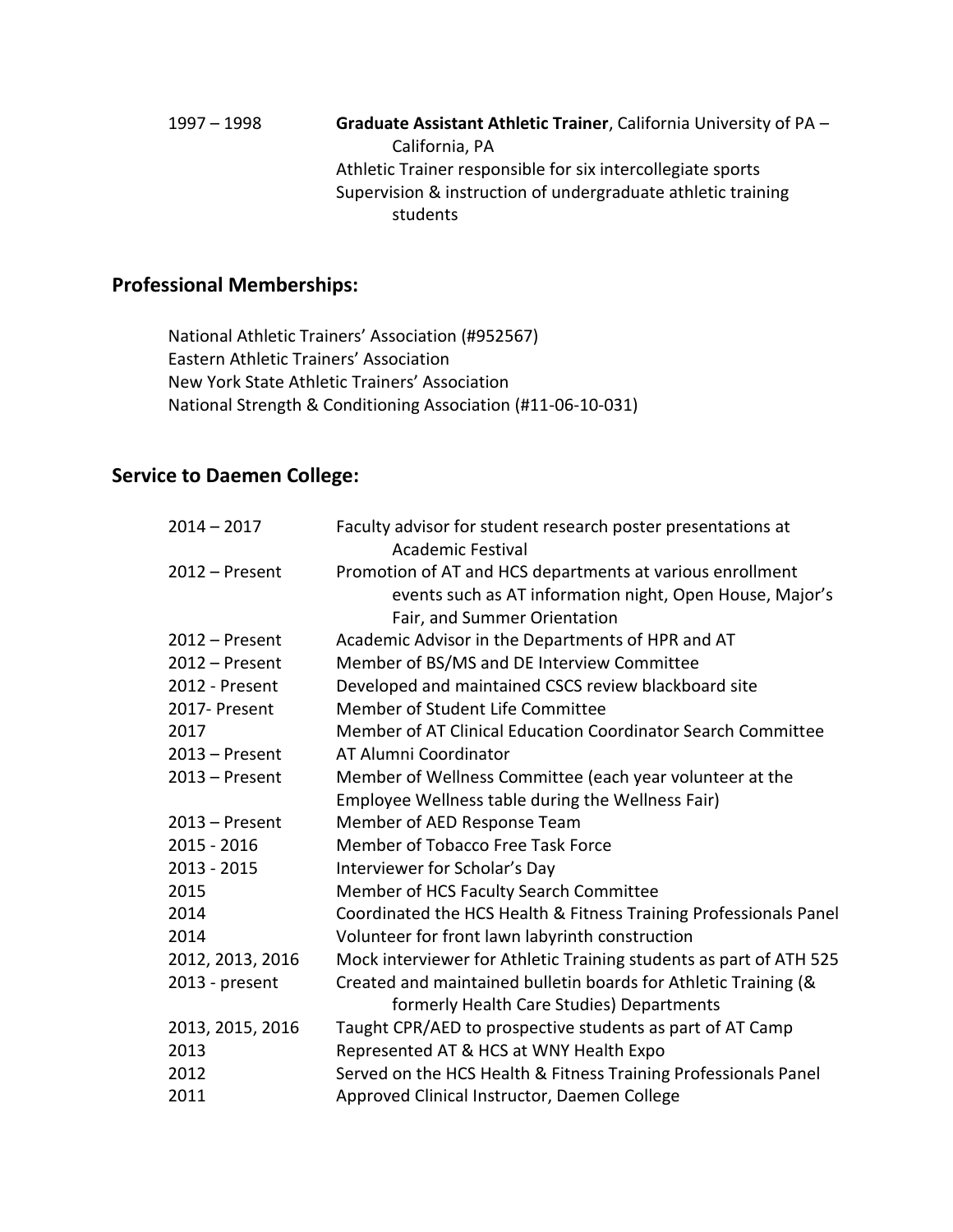## **Service to the Community:**

| $2014 - 2017$    | Participated as a volunteer in "I Love My NYS Park Day" and<br>coordinated the MSAT student effort                                            |
|------------------|-----------------------------------------------------------------------------------------------------------------------------------------------|
| $2014 - 2017$    | Participated as a volunteer in Amherst State Parks to clean and<br>maintain outside spaces and coordinated the MSAT<br>student effort         |
| 2017             | Helped cut materials for the Daemen Uganda Menstrual Pad<br>Project                                                                           |
| 2016             | Advocated on Capitol Hill for passage of the childhood cancer<br>legislation, The STAR Act                                                    |
| 2016             | Helped clean Rails to Trails path in Tonawanda                                                                                                |
| 2015, 2016       | Guest speaker at Mt. St. Mary Academy, invited to a senior Health<br>Professions class to speak about a career in Athletic<br><b>Training</b> |
| 2016             | Speed Mentoring at The Park School                                                                                                            |
| 2013             | Awarded a Park School Faculty Grant to train and certify 60 Park<br>faculty & staff in community CPR/AED                                      |
| 2013             | Helped to organize a Veteran's Day benefit concert to support<br>Soldier's Angels & Lone Survivor Foundation                                  |
| 2011, 2012       | Co-coordinated The Park School of Buffalo's annual "Adopt-a-<br>Family" holiday gift drive                                                    |
| $2012$ – present | Volunteered at various school events at The Park School of Buffalo                                                                            |

### **Awards and Honors:**

| 2013        | Ten Year Anniversary of Service - Catholic Health             |
|-------------|---------------------------------------------------------------|
| 2012        | Outstanding Attendance Award - Kenmore Mercy Hospital         |
| 2003        | St. Mary's Preparatory Dedication & Service Award             |
| 2001        | St. Mary's College Dedication Award for Men's Basketball      |
| 1998        | California University of PA Presidential Scholar              |
| 1997        | NYSATA Scholarship                                            |
| 1997        | <b>EATA Scholarship</b>                                       |
| 1997        | <b>NATA Scholarship</b>                                       |
| 1997        | WNY Surgical Supply Award for Excellence in Athletic Training |
| 1995 - 1997 | Hearst Earning Excellence Award academic grant                |
| 1996        | Canisius College Head Student Athletic Trainer                |
| 1993 - 1997 | Canisius College Dean's Academic Scholarship                  |
|             |                                                               |